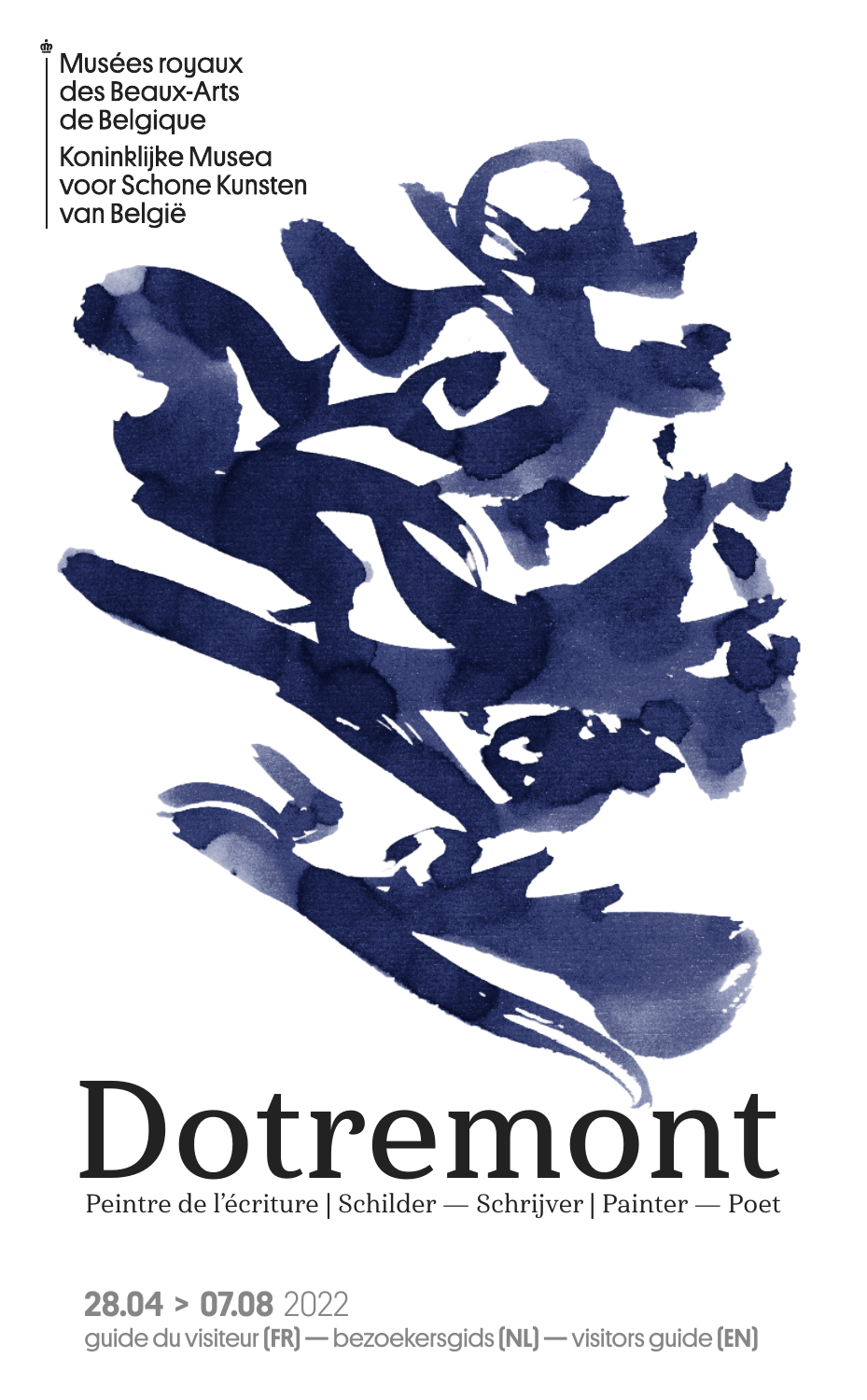

B

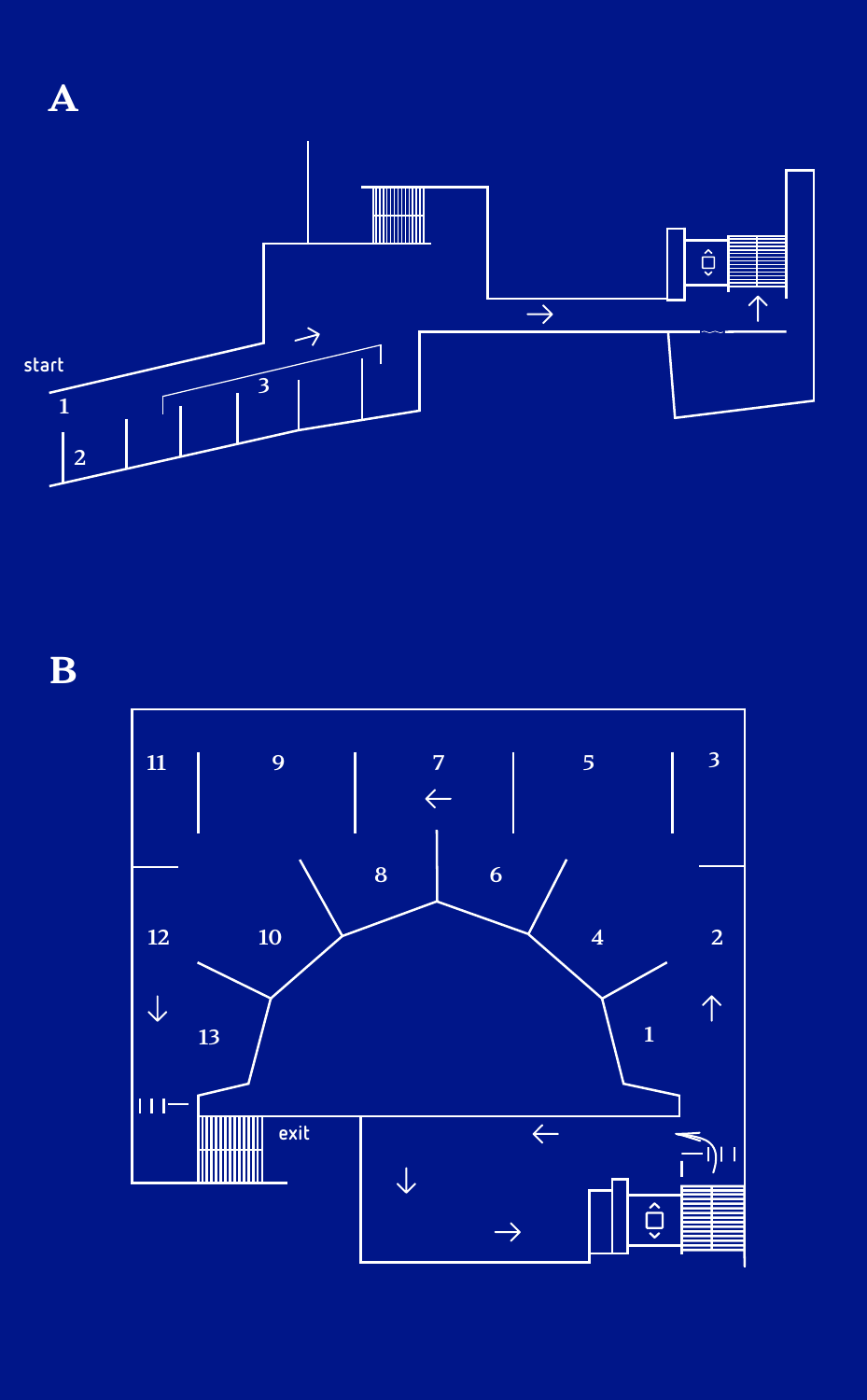# Dotremont Painter — Poet

As a major figure of the second half of the 20th century and co-founder of the CoBrA movement, Belgian artist Christian Dotremont (1922-1979) was amongst the first to elevate writing to the level of visual art. Dotremont was an innovator, who invented "logograms", genuine graphic poems that he drew using a brush with tremendous spontaneity.

Fruit of the collaboration between the Archives & Museum of Literature, which conserve the Christian Dotremont collection (property of the King Baudouin Foundation), and the Royal Museums of Fine Arts of Belgium, this retrospective gives pride of place to the logogram, highlighting its wide variety and experimental sources. By associating themes and forms in a unique approach, the visitors are immersed into the very heart of the creative process of the painter - poet through a selection about one hundred works on paper, photographs, films and previously unpublished archival material.

## Enjoy your visit!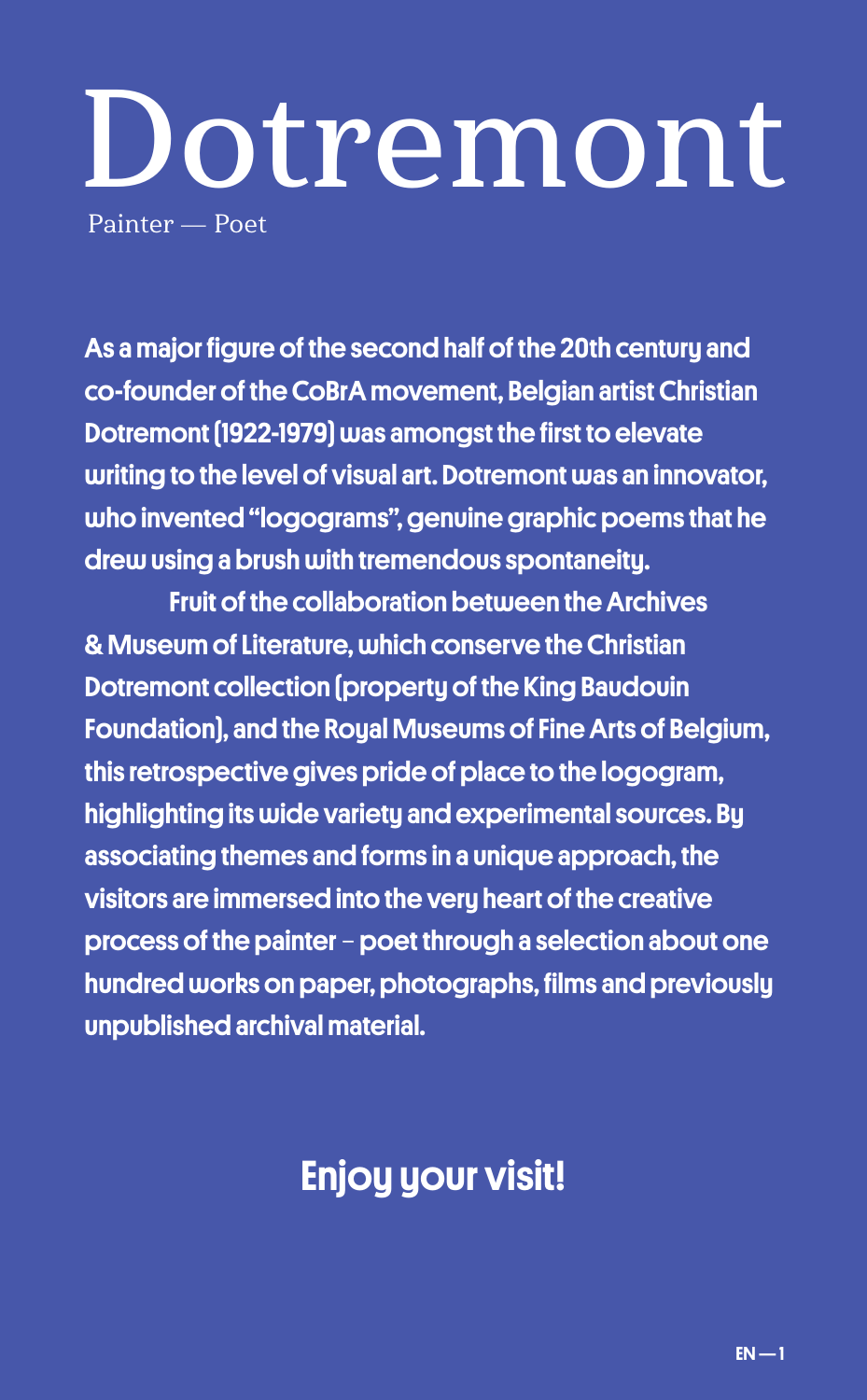I write therefore I create A

## Christian **Dotremont**

1

I

Christian Dotremont was born in Tervuren on 12 December 1922 into a family of Catholic intellectuals. As a bright yet undisciplined student who favoured poetry over lessons, he was recurrently expelled from the schools he attended. In 1941, he became a member of the Brussels surrealist circles and rubbed shoulders with René Magritte, Louis Scutenaire, Paul Nougé, and Marcel Mariën. During the Occupation, he travelled to Paris where he met Jean Cocteau, Paul Éluard and Pablo Picasso, whose four-handed creations left a strong impression on him. Between Paris and Brussels, he wrote and devoted himself to launching surrealist magazines and publishing. With his ability to

bring people together and his involvement with the Communist Party, he helped launch the *Surréalisme révolutionnaire* in May 1947. Subsequently, he played a pivotal role in the creation and development of the CoBrA artistic movement (1948–1951), whose name he invented—an acronym of the three capitals from which its founding members came (**Co**penhagen, **Br**ussels, and **A**msterdam)—and in which the joyous practice of wordpaintings flourished. In 1951, he was diagnosed with tuberculosis. His time spent in the Silkeborg sanatorium and passion for a young Danish woman became the themes of his only published novel, *La Pierre et l'oreiller* (1955). In 1962, after years of experimentations, he devised the logogram. In spite of the official demise of CoBrA, Dotremont went on to produce a large number of works with Asger Jorn, Serge Vandercam, Karel Appel, Pol Bury, Hugo Claus, and most importantly, Pierre Alechinsky, a close friend of his. Plunged into poverty for manu years, he only gained recognition at the end of his life. when his logograms became widely known among collectors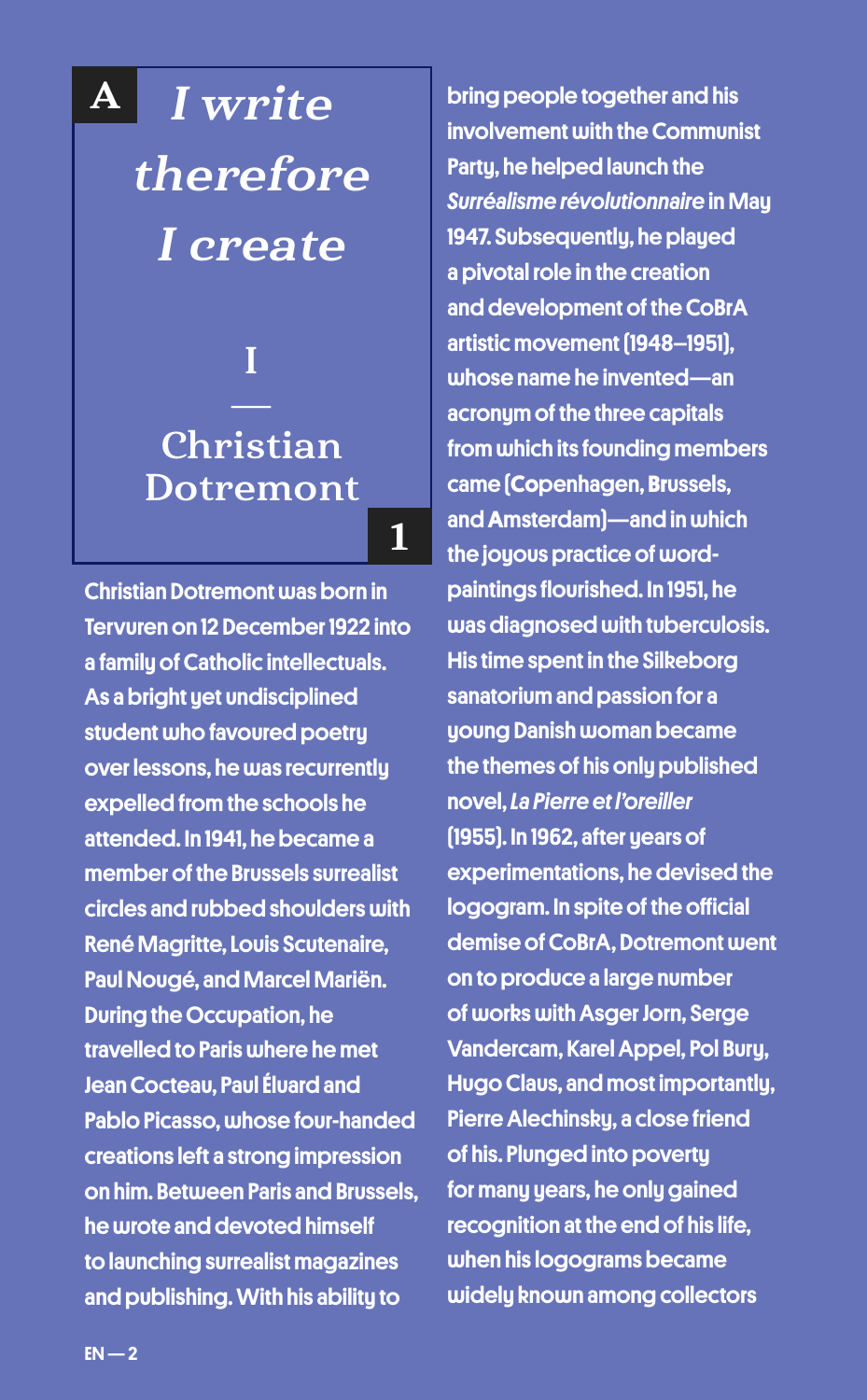and were displayed in prestigious galleries. He died on 20 August 1979 in Buizingen's Rose de la Reine sanatorium.

upside down

## si(g)nification

2

In 1950, in a founding text entitled *Signification et sinification*, Christian Dotremont relates a literally staggering experience: while reading the manuscript of his text *Le Train Mongol* in transparency, upside down and vertically, he discovered an unimagined graphic universe: "My French sentence now appeared to me as the encrypted cover of an indecipherable poem." He concludes: "True poetry is when writing has its say." This experience marked the beginning of a process of poetic rethinking and aesthetic reflection on the relationship between text and image, which would lead him to invent the logogram twelve uears later.

writing words just like they move...

laboratory gesture process

3

While the experience of *Le Train Mongole* proved decisive for the subsequent emergence of the logogram, it was embedded in a long process of fascination for writing captured in its intrinsic materiality. For Dotremont, writing is an overflowing gymnastic, a series of *irruptions, interruptions,* and *eruptions* in a constant state of movement. "Everyone who writes makes logograms without knowing it": the most banal manifestations of cursive writing—a child's notebook, a writing manual, a simple handwritten note—demonstrate the organic dimension of the movement, which, in Dotremont's case, becomes a creative force.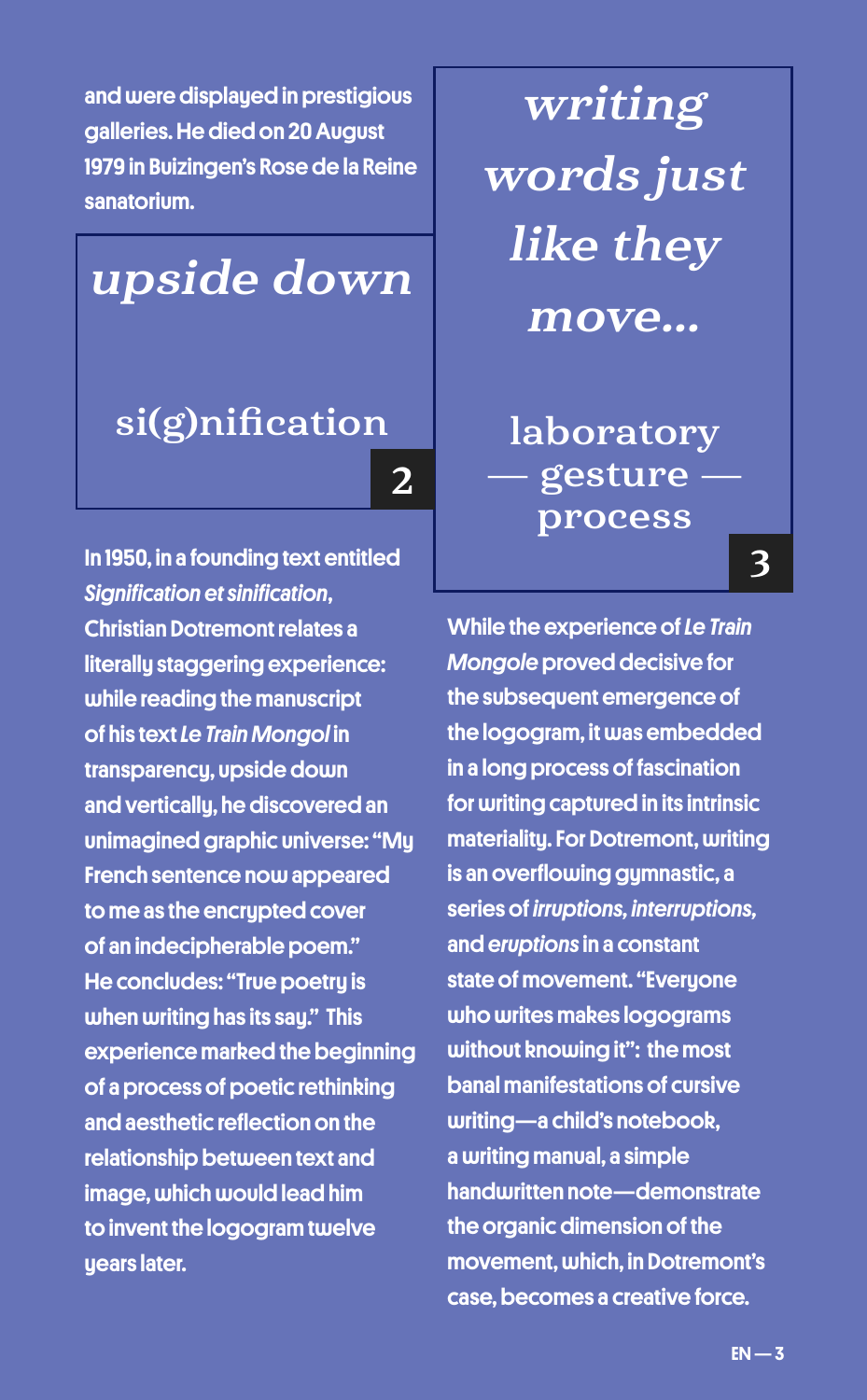Demonstrating attention to the material production of language or "real linguistics", the "construction" of the logogram does not obey the traces of calligraphy. It is not about seeking "beauty or ugliness, [but] verbal-graphic unity." A logogram describes, in a spontaneous movement from the legible to the visible, the poetry of the pictorial activity. Through a natural and lively elan, the painted words take on a poetic form.

hello **Cobras** painted poems four hands B

In 1948, soon before the official formation of CoBrA, Christian Dotremont and Danish painter Asger Jorn produced a dozen four-handed artworks, where the completely spontaneous dialogue between word and image was formed in a quasi-sunchronous manner through mutual inspiration.

Not allowing any deletion or retouching, the creative process takes precedence over the finished work. Elated by these first experiments, Dotremont pursues the experience with several of his artist friends (Pierre Alechinsky, Jean-Michel Atlan, Corneille, Karel Appel, Mogens Balle, Hugo Claus, or Carl-Otto Hultén). By gradually pushing writing to the limits of its legibility, the practice of these painted poems participates to the invention of the logogram.

> I am but a breath…

disease breathing

1 2

In 1951, while visiting his friend Asger Jorn, who was being treated at the Silkeborg sanatorium in Denmark, Dotremont was told that he too was ill with tuberculosis. This unexpected turn of events spurred the official end of CoBrA and permanently shaped his life, which was henceforth lived on borrowed time, interspersed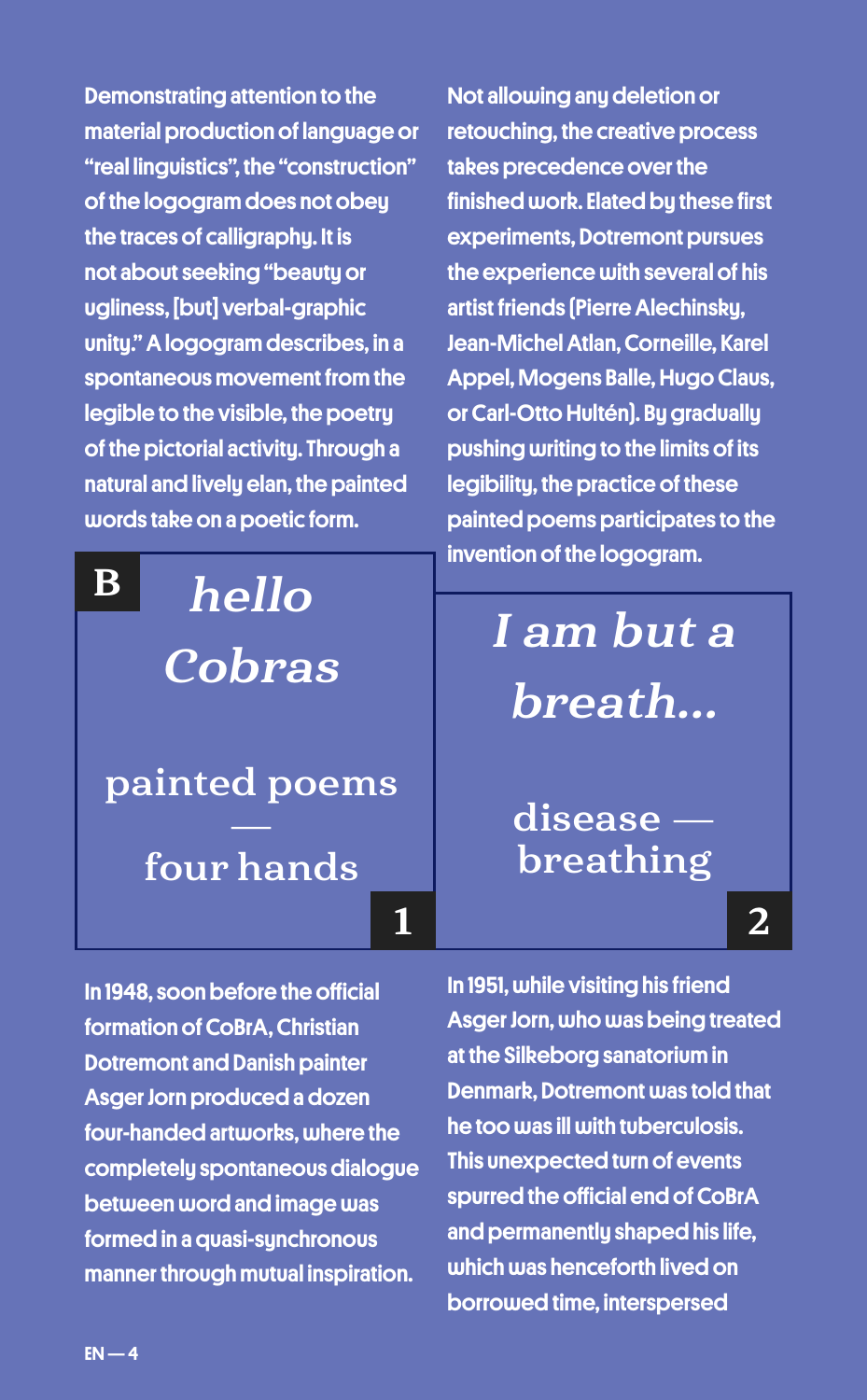with stints in treatment centres. The experience of a battered and immobile body fuels his work with new life. Simultaneouslu, a genuine obsession with the stain materialises. It is omnipresent in his work, much like his illness, which he tries to tame using humour. Many of his logograms show signs of a sick body, which has become both a subject and a source of inspiration.

the mathematics of the tenuous

series

## small formats

3

Before adopting the upright position and large formats specific to visual artists, Dotremont started tracing logograms in the restricted space of the page. As an experimental space for the tenuous, the page gives room

to a plethora of small logograms that can be combined into series. After an initial and intensive use of coloured pastels and ordinary ink, Dotremont gradually moved on to Indian ink, which he applied with a pen, and then worked mostly with a brush or even a tube. Each method is rated according to the "verbal-graphic" alchemy it facilitates. The accumulation of letters, the geometric drawing, the logic of the "trilog" or "quadrilog", and even the intentional effect of simplicity are just some of the techniques that unfold in small versions, like so many avatars of the large logograms.

# my blonde, black beast

### love

#### humour

4

In 1951, when he learns that he suffers from tuberculosis, Dotremont meets a "danoiselle" (contraction of Danish and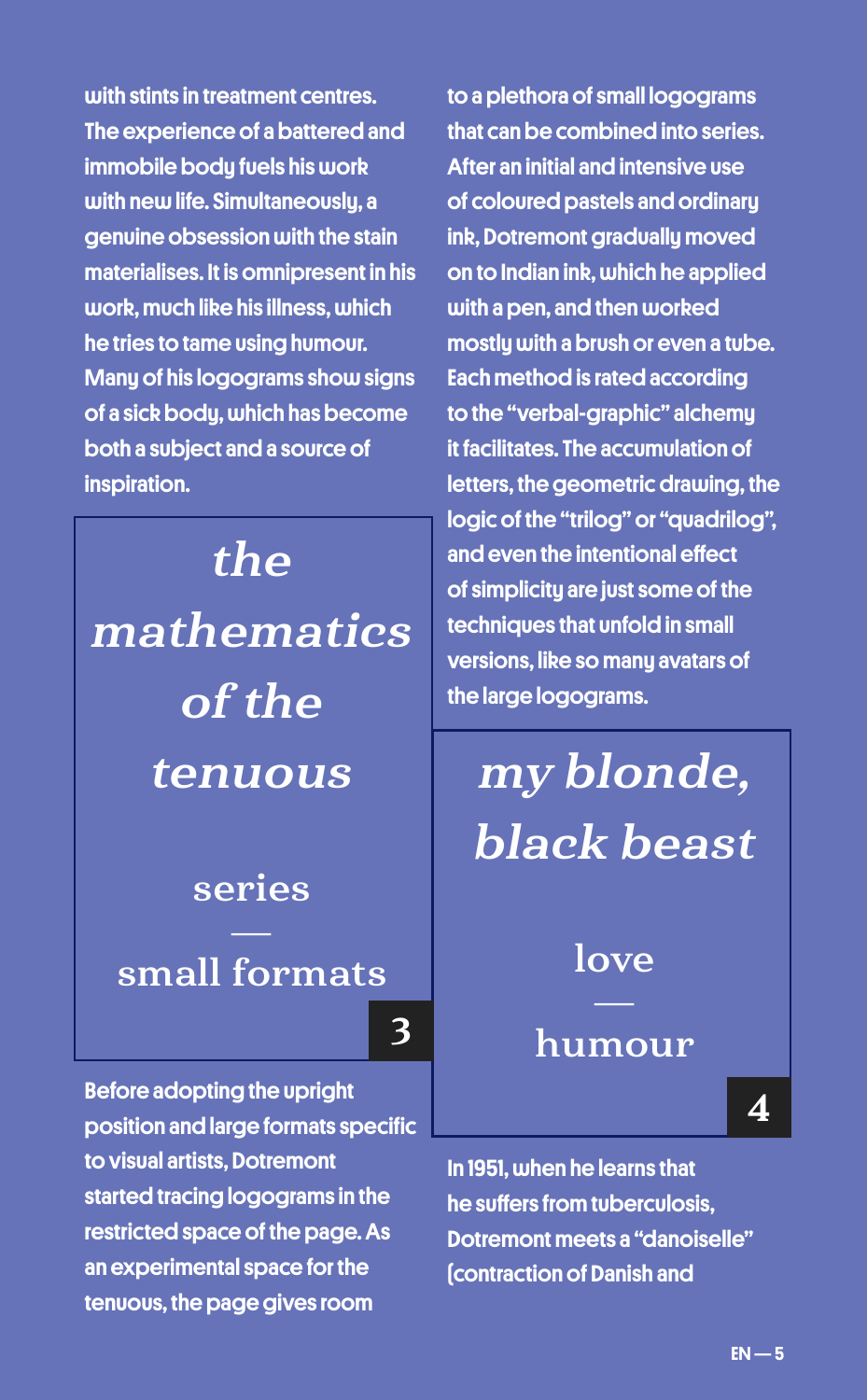Demoiselle, Miss in French) in a Copenhagen café. She overshadows all his previous loves. As the instrument of the lyrical and the tragic, she enabled the artist to complete the fusion of *eros* and *logos,* according to her appearances and disappearances. In his logograms and in his more personal notes, the poet imbues the words of absence and excess with an allegorical dimension. His blonde bête noire (blonde, black beast), whose passionate love torments and satisfies him in equal parts, becomes, in turn, Gladys, Ulla, Boule d'or, Gloria, ..."I write to Gloria – it's my job – I am a writer to Gloria – in order to seduce her".... Love and "catastrophe" converge through words in a black-and-white "movement" that is occasionally relieved by humour.

mixed sight and vision

optics

photography

5

Dotremont's involvement with surrealism opened his eyes to photography. His elders' theoretical texts and experiments prompted him to formulate his own ideas, which he introduced with the essay *Le Procès de l'œil*  (1941–1942). From an amateur photographer, he became the advocate of his peers when he organised a CoBrA exhibition in Paris in 1950, *Les développements de l'œil.* By altering the perception of reality, photography re-joins writing when it ceases to exert the exclusive referential function: both expressions become the instruments of a poetic, radically non-formalist revolution. In 1953, at the Eupen sanatorium, Dotremont followed his own journey by creating "luminous writings", inspired by the works of Albanian photographer Gjon Mili. This was the first step towards the alchemy between writing and image, which Dotremont later crystallized with the logogram.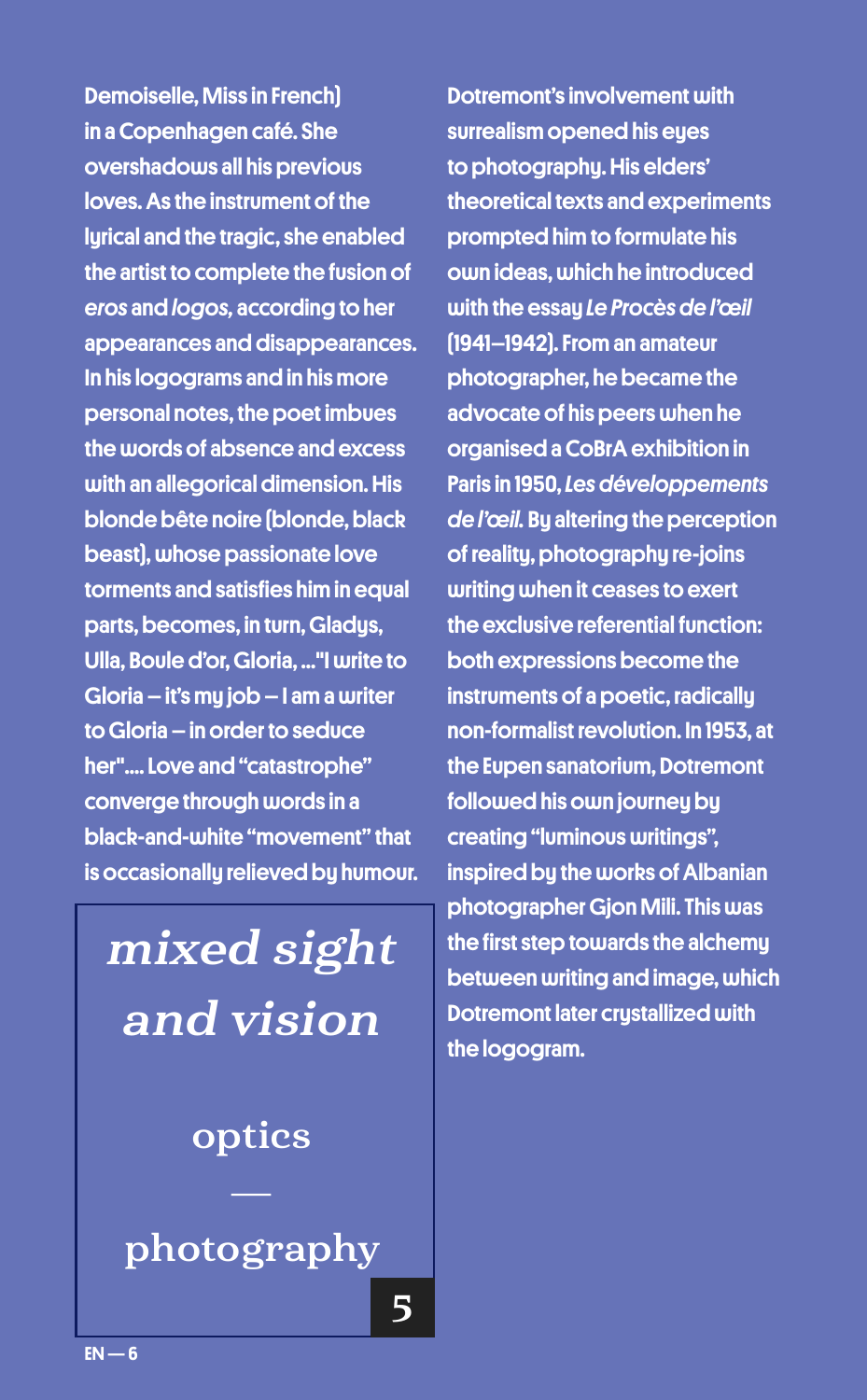celebrating the scant everywhere

# drifting

#### poverty

6

Dotremont is one of those artists who have raised drifting to the rank of a form of poetry. For him, travelling is essential, while the sedentary lifestyle frequently imposed by illness is suffered as a straitjacket. From his birthplace of Tervuren, he continued his nomadic lifestule to the north: after Denmark, he went to Norway, and Finland, in his beloved Lapland and the village of his "rebirth", Ivalo. Beyond the fantasy of the expedition and its obsessive elements, Dotremont's work combines writing and wandering. As an antidote to stasis, the large logograms executed in Tervuren allow the thwarted migrant to rediscover movement. His suitcases, loual travelling

companions, hold the scant possessions of the artist. For many uears the writer-painter lived in poverty. Once he started to gain recognition, he never moved to a more opulent home than his rented room in Pluie de Roses (Tervuren) which burst to the seams with objects, books, and papers that formed the delicate layers of his existence.

thread to thread echoes sign 7

The dialogue between text and image reinvented by the logogram falls within the scope of a movement initiated by the literary and artistic avant-gardes of the 20th century – Guillaume Apollinaire, then Fernand Léger, Pablo Picasso, or René Magritte. The climate prevalent between 1950 and 1970, at a time when an entire generation was fascinated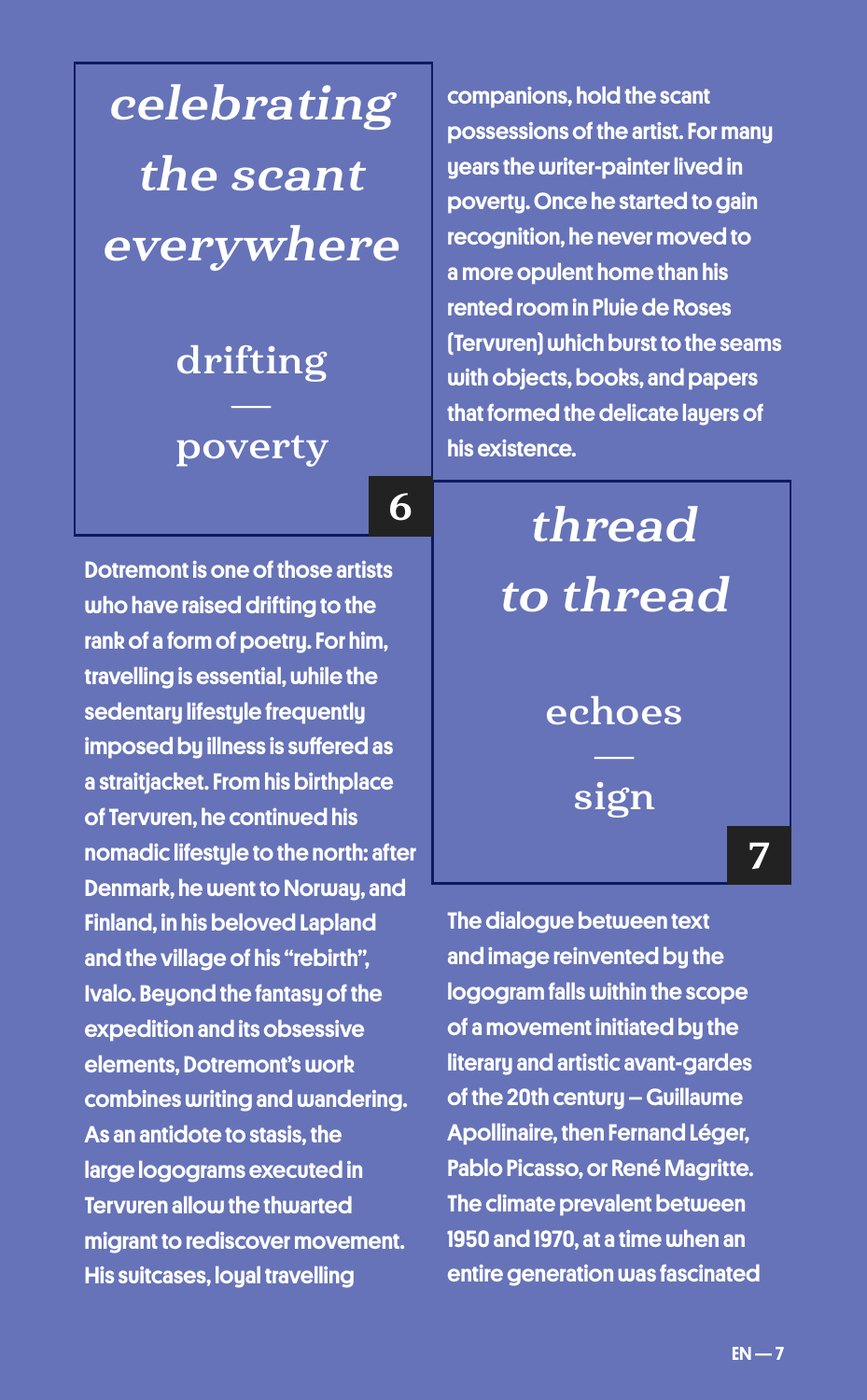by the scriptural sign, paved the way for the emergence of new experimentations. Personal experiments joined the general enthusiasm: here, people were inspired by non-Western calligraphic arts to give life to dancing inks and asemantic codes; there, artists endeavoured to distort the lines of musical writing or to revive a visual poetry. When placed in dialogue with that of his contemporaries, Dotremont's oeuvre reveals both a familiarity and an inherent distinction: that of granting intrinsic legibility to logograms, whilst simultaneously glorifying the aesthetic significance of signs.

my fragile superimpositions

geopoetics

#### strata

8

Dotremont has always been fascinated by maps, urban blueprints, and geological surveys. Logograms, both in their text and in their graphic execution, bear the trace of this fundamental geopoetics, which imposes itself as a red thread. In 1950, in *Signification et sinification*, Dotremont already asserted the indestructible link between cartography and writing: "When printed, my sentence is like the map of a city; shrubs, trees, objects, and even I have vanished." The topographical imagination nurtures the poet's aesthetic thought and his vision of the world. Following CoBrA's example, he drew up a map of a superimposed hybrid city: Louverick, a contraction of Leuven and Limerick.

whiteness, I'm coming

Lapland

nature

9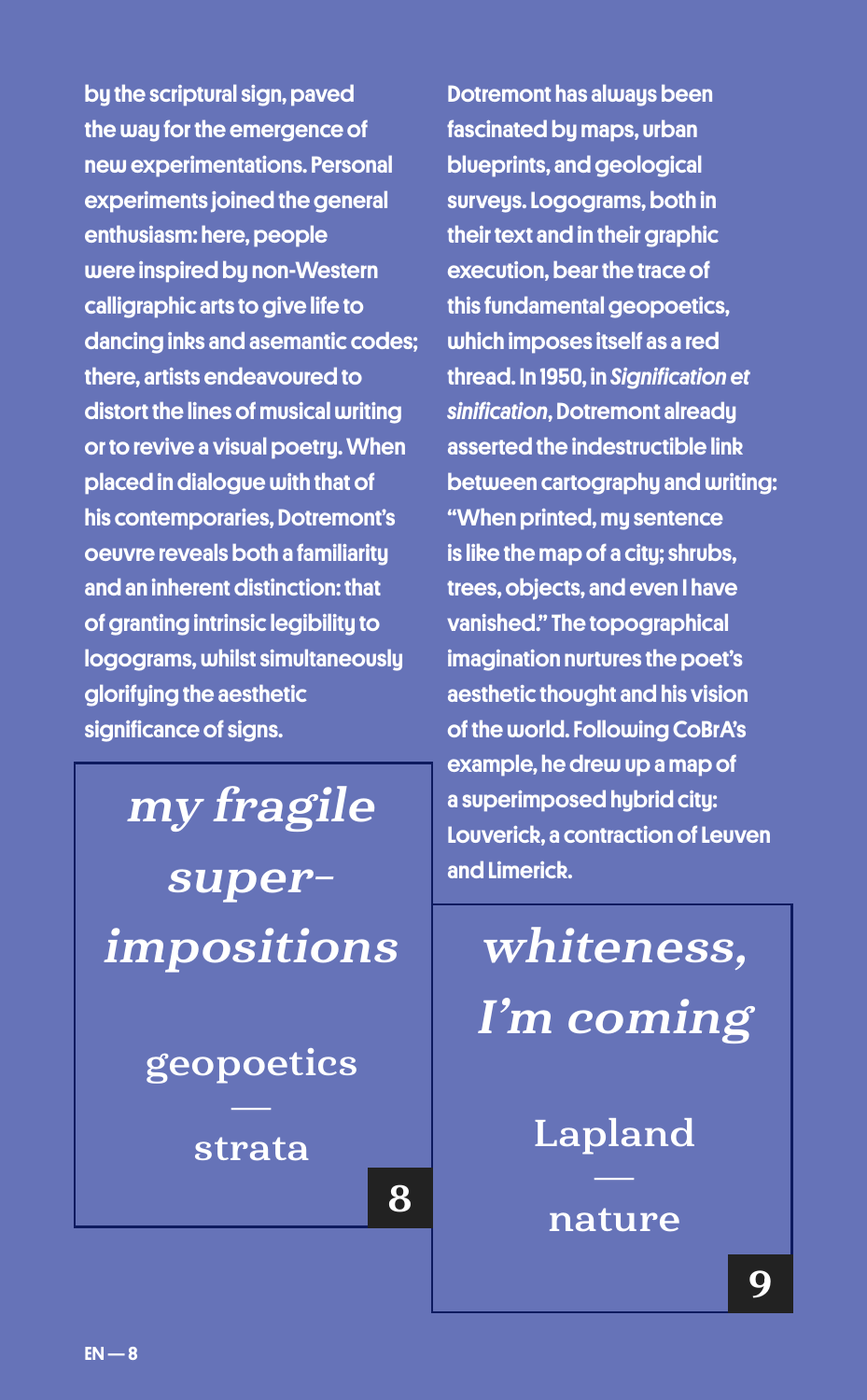Dotremont first travelled to Lapland in 1956. The first scenes of a regular encounter with the Great North were played out in Rovaniemi, then in Ivalo. The experience of the pristine whiteness, the bright light, and the inhabitants of these wild lands transformed Dotremont permanently and shaped his art: "Sometimes, when I draw a logogram, I have the impression that I am like a Lapp travelling on a fast sled on a white page, and that I am greeting nature as if it were passing by, through the very form of my voice or my song, or both combined." Amidst this "calligraphy of nature", Lapland and its infinite landscapes appear like a huge open-air experimental laboratory. In 1961, Dotremont produced his *Dessins lapons* (Lappish drawings), whose motifs presaged the logogram. In 1963, the artist drew his first *logoneiges* which, like their paper counterparts, place the graphic gesture at the very heart of the material.

# ace in diversions

variations

## experimentations

10

As an eternal experimenter, Dotremont broadened his research by exposing fixed poetic elements to all sorts of distortions. Inherently separate from the logogram, these series were intended to "profoundly renew [writing], by multiplying the relationships between form and content". Thus, in 1963–1964, the "spaced writings" emerged. They entailed writing the same word in a variety of physical and mental situations. Then came *Le oui et le non, le peut-être* (1965), a series of 130 pastel graphics inspired by the dialectic of *nja* – a contraction of *ja* (yes) and *nej* (no) in Danish, suggesting hesitation. Finally, mimicking a printing catalogue with fanciful names, the *Typographismes* (1971) joined the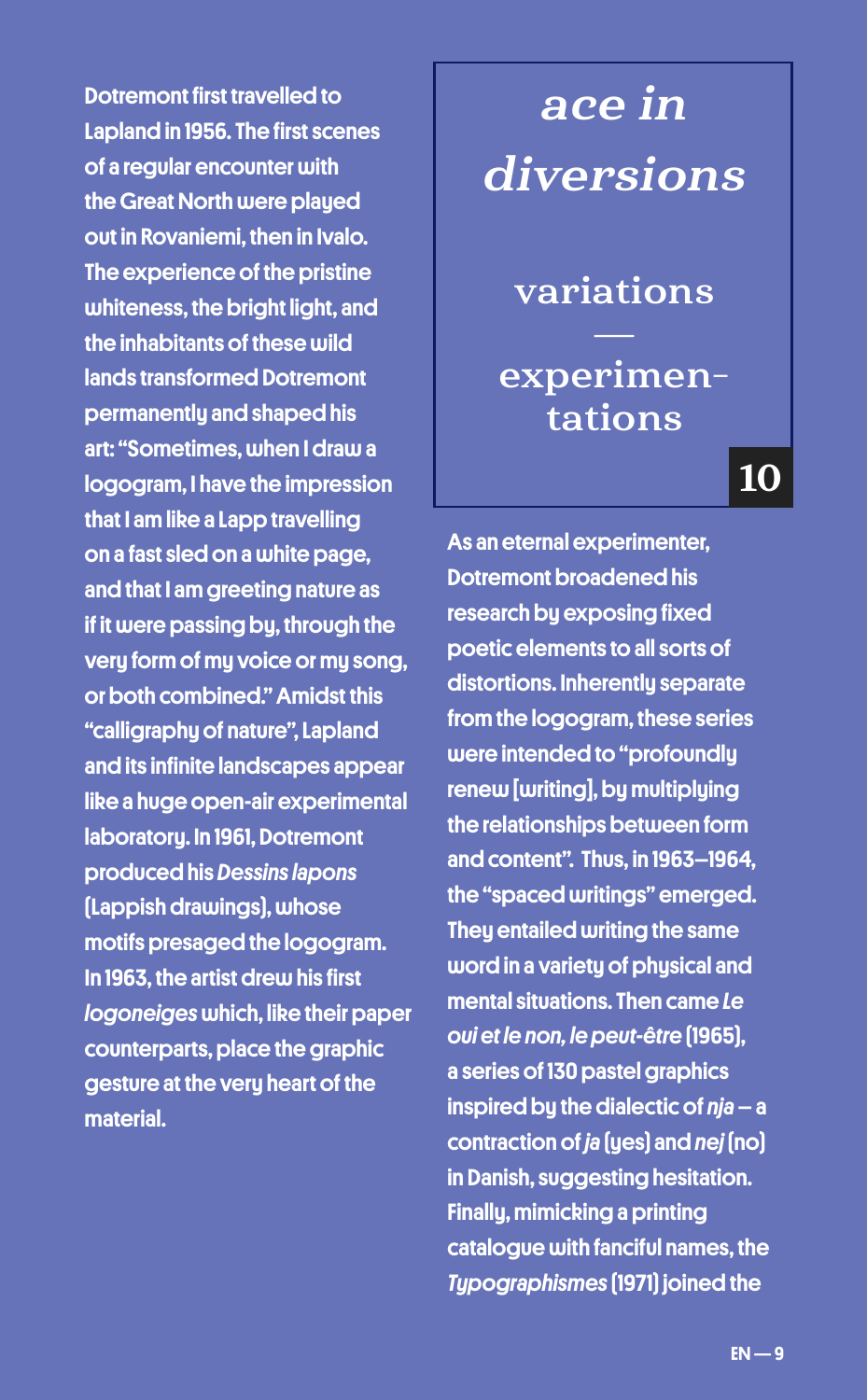arsenal of Dotremontian "writings".

## **Logogus**

has a sudden urge to make a logogram

# studio Pluie de Roses

11

In the modest boarding house in Tervuren where he has rented a room since 1969, Dotremont had access to a small studio in the attic. This is where *Logogus*, his alter ego, entered the stage. This is also the place where he began producing an astounding number of logograms, most of which were either destroyed or discarded. A few close friends or amateurs were able to visit this now mythical place. For example, Pol Bury: "He takes us into his studio – in the attic. The door is

open, apparently forced open by a heap of drawings, which pours out like a steady stream. The entire floor is littered with logograms on which we tread. Three people can barely fit in here. The table under a skylight illuminates the paper adequately, but he complains about the drying process, which forces him to routinely throw away the four or five logograms produced during the morning and to keep only one."

the form is always there in the background

#### supports

materiality

12

Besides paper, whose size, granularity, and colour changes, the logogram can be found on numerous unusual media. In 1963, the "photologs", based on the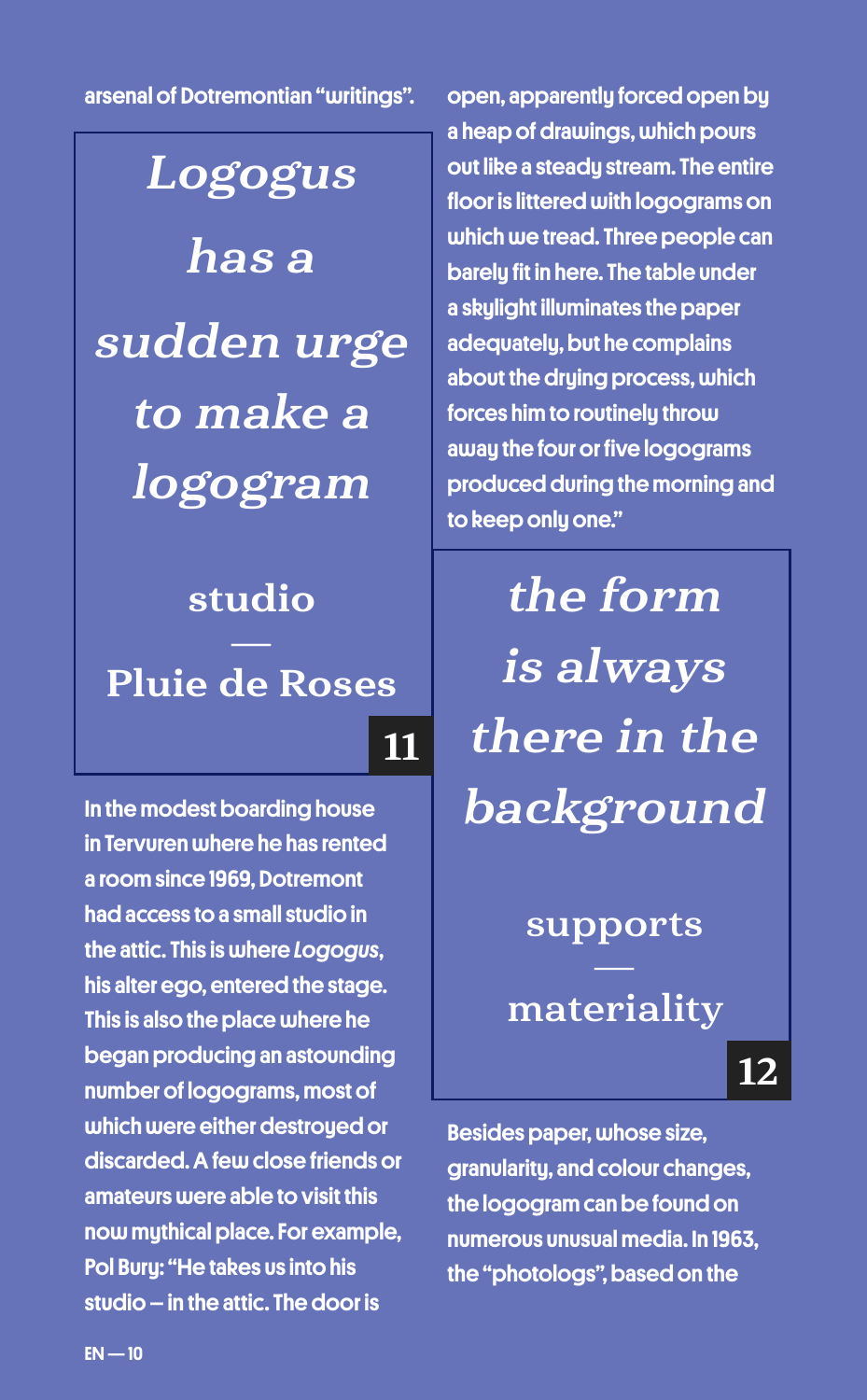photographs that Dotremont himself had taken in Dublin or in Lapland, appeared. Using the principle of "stratification", Dotremont blackened the front pages of Finnish newspapers with oil pastels, poured candle wax on cardboard boxes, and applied Indian ink to a number of objects, most of which he had gleaned during his travels: envelopes, train tickets, reader's cards, geographical maps, schoolbooks and notebooks, logarithm tables... Each medium "imposes or suggests other rhythms, other desires, other tones, other speeds".

# hands full of harmonies

## paintinglogs

collaborations

13

In the 1970s, Christian Dotremont started working with four hands again, mainly with the former members of CoBrA. Liberated

from the constraint of legibility, the logogram is now confronted with the strokes of the visual artists: "There are many ways to be two on the same surface of the paper. When one artist abandons a line, the other picks it up again, in a surprisingly opposing, complementary, decorative, or explicative sense." (P. Alechinsky) The collaboration with Pierre Alechinsky intensified considerably and was revealed to the public in real time (at the Galerie Maya in 1973 for example), or eventually entered the public arena when the two artists decorated the Brussels metro station Anneessens with a largescale fresco entitled *Sept écritures*  (1976), which can now be admired at the Delta metro station.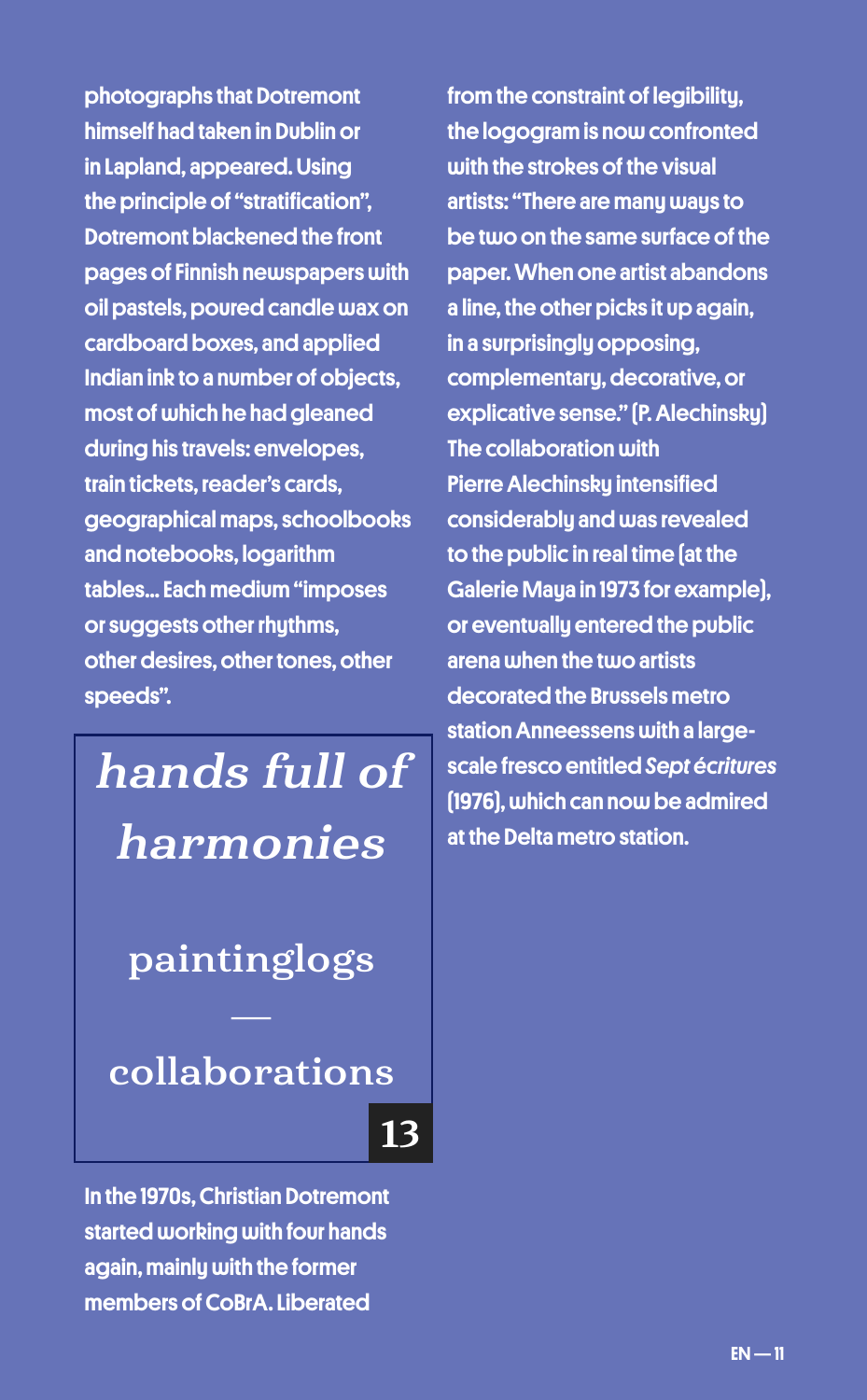## Journée d'étude [FR-05.05 2022]

## Christian Dotremont Entre textes et images

En marge de l'exposition organisée pour le 100<sup>e</sup> anniversaire de la naissance de Christian Dotremont, les Musées royaux des Beaux-Arts de Belgique et les Archives & Musée de la Littérature vous convient à une journée d'étude consacrée au « peintre de l'écriture ».

Homme de plume et de lettres, animateur d'art, inlassable chercheur de nouveautés, Christian Dotremont est l'une des figures essentielles de l'avant-garde européenne de la seconde moitié du XXª siècle. Né et mort en Belgique mais grand voyageur, il a déployé son activité dans plusieurs pays, en relation avec des artistes de toutes nationalités, explorant sans cesse les marges des genres institués. Même si plusieurs monographies lui ont été consacrées, ainsi que quelques travaux académiques, sa trajectoire reste en partie méconnue, sans doute précisément parce qu'il a toujours refusé d'emprunter les chemins balisés de la littérature ou de l'art. La présente journée d'étude met d'abord l'accent sur son exploration de l'entre deux : lorsque le verbe fait image, lorsque le texte prend appui sur la page, lorsque le corps se fait signe et entre dans le paysage. Dans une seconde partie, ce sont de nouvelles pistes de recherche que l'on voudrait explorer : la photographie et le cinéma, la musique et la géographie, la fabrique de l'auteur tel qu'il s'expose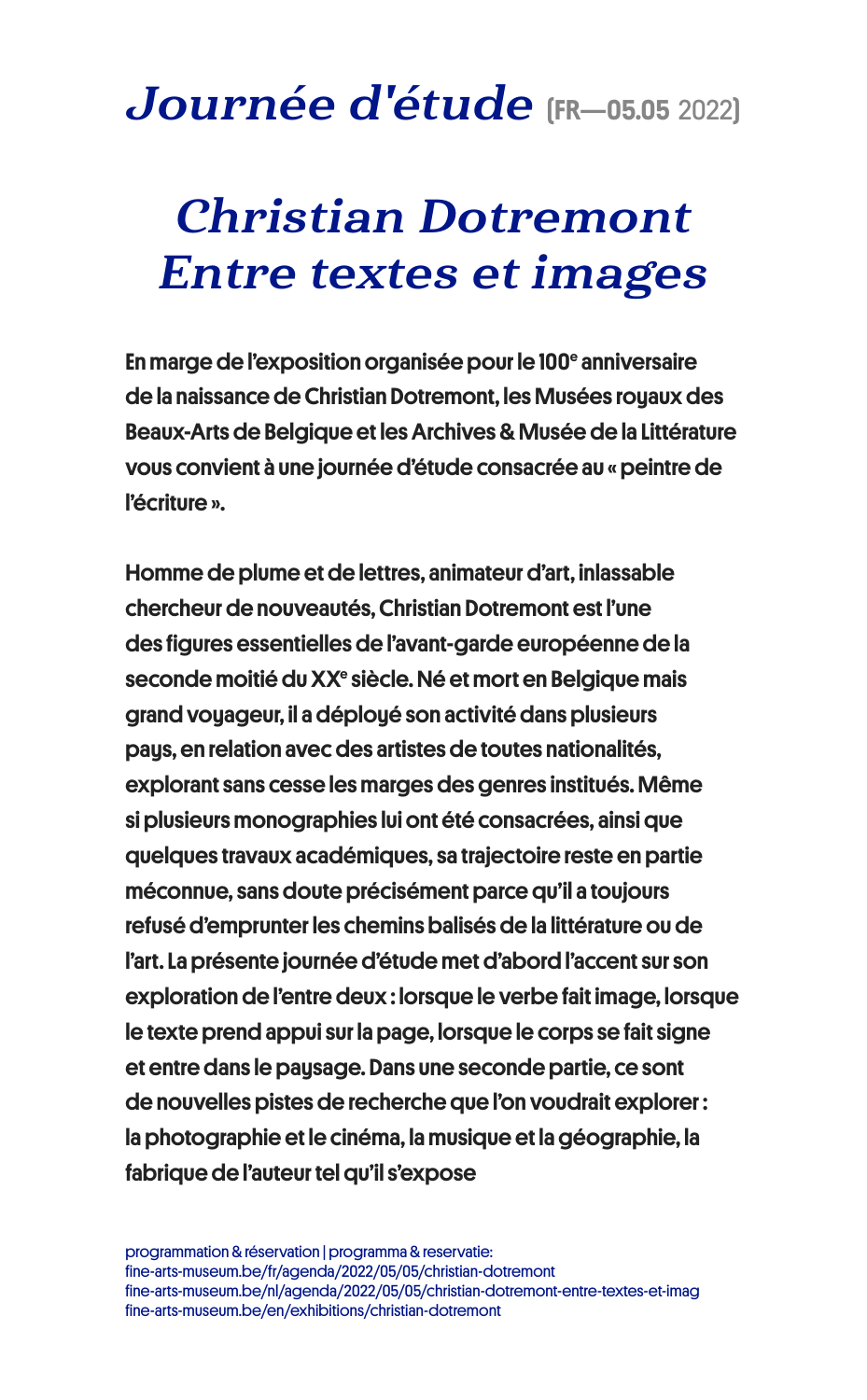## Special Day [FR | NL-22.05 2022]

## Dotremont, Marat & Co

## Performances, visites guidées, workshops...

Une après-midi créative et instructive pour découvrir les expositions *Marat assassiné* et *Christian Dotremont, peintre de l'écriture* à fleur de peau, de lignes, d'histoires et de mots.

> Séances de tatouages poético-éphémères, lectures performatives par des autrices et auteurs, visites guidées, workshops animés par des artistes, atelier BD…

## Performances, rondleidingen, workshops...

Gedurende al deze activiteiten kan u tevens de twee tentoonstellingen bezoeken: *De moord op Marat* en *Christian Dotremont, schilder-schrijver*.

> performances door schrijvers, vluchtige en poëtische tatoeëersessies door de schrijvers, rondleidingen, workshops door de kunstenaars, een atelier rond beeldverhaal…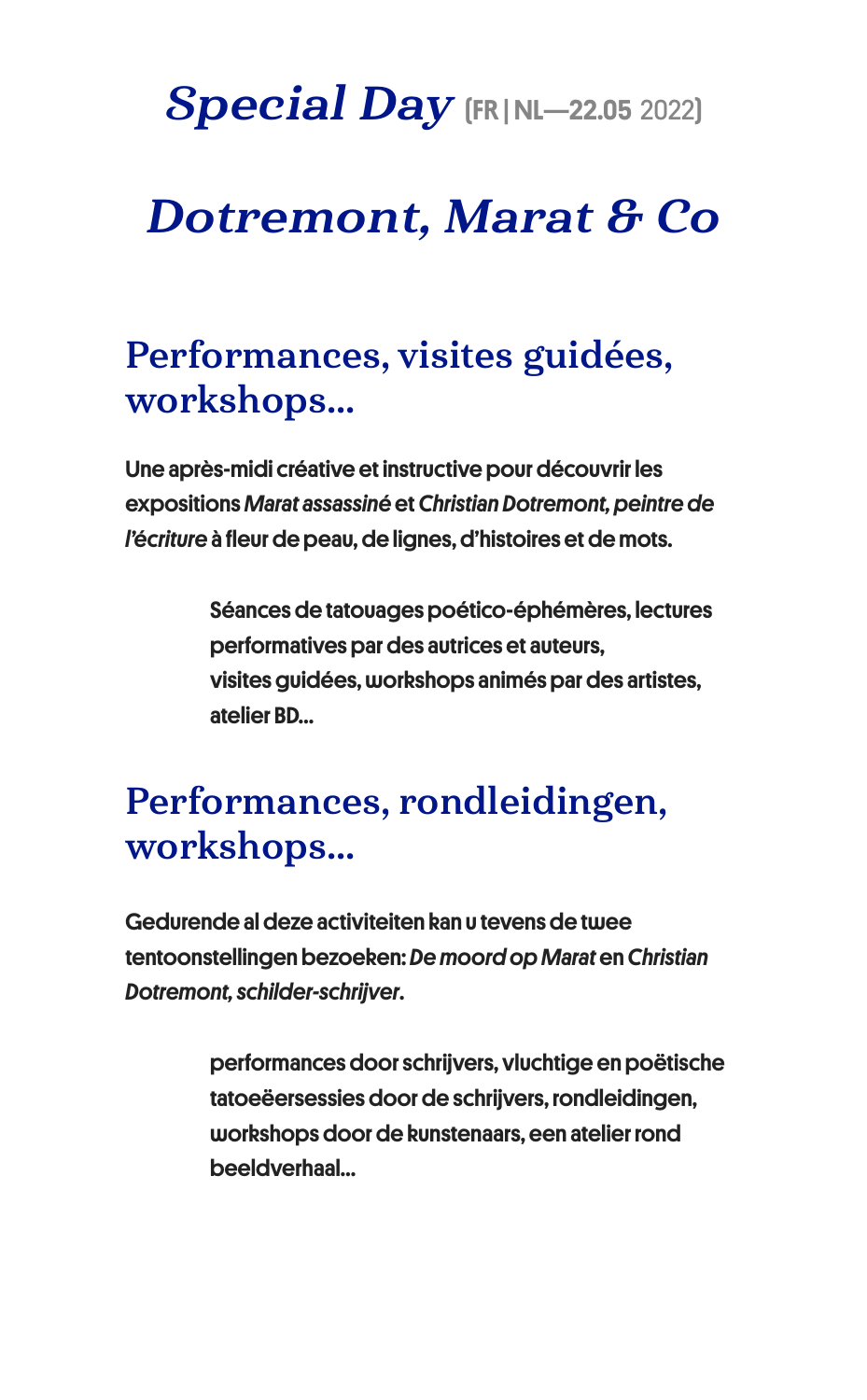### Colophon | Colofon

Directeur général | Algemeen directeur | General director Michel Draguet Commissaires d'exposition | Curatoren | Curators Laurence Boudart (AML) Michel Draguet (MRBAB - KMSKB - RMFAB) Florence Huubrechts [AML] Inga Rossi-Schrimpf (MRBAB - KMSKB - RMFAB) Chef de ser vice du Ser vice Expositions | Diensthoofd tentoonstellingen | Head of Exhibitions Sophie Van Vliet Coordination du projet | Projectcoördinatie | Coordination of the Project Gaëlle Dieu, Josefien Magnus, Sophie Van Vliet Direction ser vices aux publics et médiation culturelle Directie publieksdiensten & publieksbemiddeling Managing Director to the Public services Department Isabelle Vanhoonacker Médiation culturelle Expositions | Publieksbemiddeling Tentoonstellingen | Cultural mediation Exhibitions Géraldine Barbery Communication et presse | Communicatie & pers | Communication & press Amélie Jennequin, Samir Al-Haddad Desian Studio Piet Bodun, Vladimir Tanghe Textes | Teksten | Texts Laurence Boudart, Florence Huybrechts Relecture | Correctie | Review Géraldine Barbery, Fabrice Biasino, Laurence Boudart, Florence Huybrechts, Amélie Jennequin, Marianne Knop, Christophe Meurée, Isabelle Vanhoonacker Traduction | Vertalingen | Translation Martine Wezenbeek (NL) Paula Cook (EN) Coordination éditoriale | Redactionele coördinatie | Editorial coordination Géraldine Barbery

Assistance scientifique | Wetenschappelijke ondersteuning | Scientific assistance (AML) Paul Aron, Pieter De Reuse Collaborateurs | Medewerkers | Collaborators (AML) Saskia Bursens, Mélanie Michelet, Alice Piemme, Kosta Siskakis, Marc-Etienne Vlaminck

avec le soutien de | met de steun van | supported by







Koning Boudewijnstichting  $\|\bar{\text{B}}\|$  Koning Boudewijnstichti Samen werken aan een betere samenlewi<br>Aair ensemble pour une société meilleure

Cover : Christian DOTREMONT, A bleu mentir qui vient de près ( 1978) © King Baudouin Foundation | in deposit at the Archives & Museum of Literature

Papier | paper: Recystar Nature 70g/m² | Swan, EU Eco Label, Blue Angel, ISO 14001, PCF Recycling 100 % É .R . | V.U.: Michel Draguet , rue du Musée | Museumstraat 9, 1000 Bruxelles | Brussel